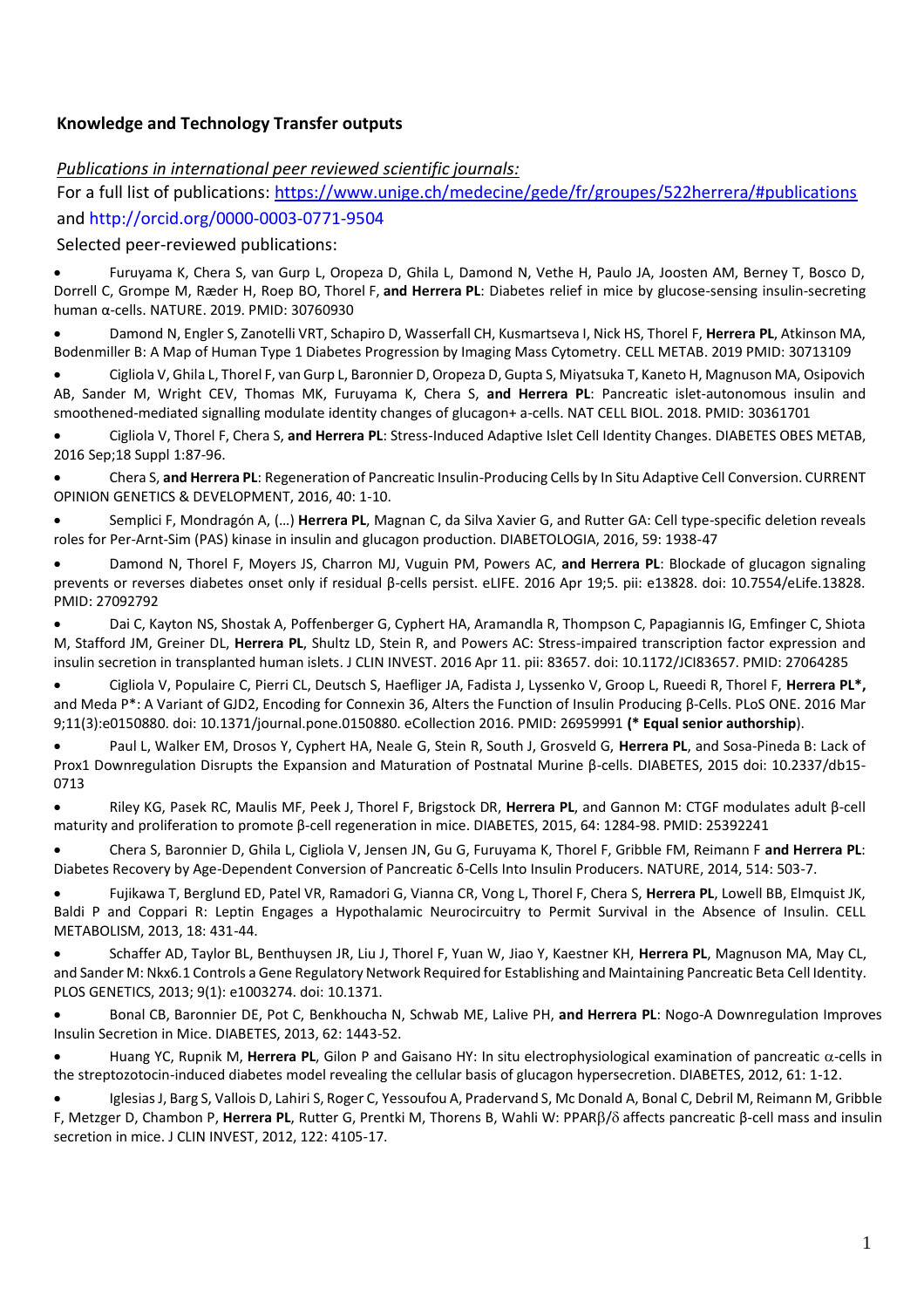• Virostko J, Henske J, Vinet L, Lamprianou S, Dai C, Radhika A, Baldwin R, Ansari M, Hefti F, Skovronsky D, Kumng H, **Herrera PL**, Peterson T, Meda P and Powers A: Multimodal image co-registration and inducible selective cell ablation to evaluate imaging ligands. PROC NATL ACAD SCI USA, 2011, 108: 20719-24.

• Thorel F, Damond N, Chera S, Wiederkehr A, Thorens B, Meda P, Wollheim CB, **and Herrera PL**: Normal glucagon signaling and B-cell function after near-total alpha-cell ablation in adult mice. DIABETES, 2011, 60: 2872-82.

• Schaffer AD, Yang AJ, Thorel F, **Herrera PL** and Sander M: Transgenic overexpression of the transcription factor Nkx6.1 in cells does not increase  $\beta$ -cell proliferation,  $\beta$ -cell mass, or improve glucose clearance. MOL ENDOCRINOL, 2011, 25: 1904-14.

Yang YP, Thorel F, Boyer DF, Herrera PL, Wright CV: Context-specific  $\alpha$ -to- $\beta$ [-cell reprogramming by forced Pdx1 expression.](http://www.ncbi.nlm.nih.gov/pubmed/21852533) GENES DEV. 2011**,** 25: 1680-5.

Thorel F, Népote V, Avril I, Kohno K, Desgraz R, Chera S, and Herrera PL: Conversion of adult pancreatic  $\alpha$ -cells to  $\beta$ -cells after extreme  $\beta$ -cell loss. NATURE, 2010, 464: 1149-54.

• Gu C, Stein GH, Goebbels S, Nave KA, White P, Kaestner K, **Herrera PL**, Lee J, Sussel L: Pancreatic beta cells require NeuroD to achieve and maintain functional maturity. CELL METABOLISM, 2010, 11: 298-310.

• Lu J, **Herrera PL**, Carreira C, Bonnavion R, Seigne C, Calender A, Bertolino P, Zhang CX: α-cell-specific Men1 ablation triggers the transdifferentiation of glucagon-expressing cells and subsequent insulinoma development. GASTROENTEROLOGY, 2010, 138: 1954-1965

• Desgraz R **and Herrera PL**: Pancreatic Neurogenin3-expressing cells are unipotent islet precursors. DEVELOPMENT, 2009, 136: 3567-74.

• Kawamori D, Kurpad AJ, Hu H, Shih JL, Ford E, **Herrera PL**, Polonsky KS, McGuiness OP, Kulkarni RN. Insulin signaling in cells modulates glucagon secretion in vivo. CELL METAB, 2009, 9: 350-61.

• Cantley J, Selman C, Shukla D, Abramov AY, Forstreuter F, Esteban MA, Claret M, Lingard SJ, Clements M, Harten SK, Asare-Anane H, Batterham RL, **Herrera PL**, Persaud SJ, Duchen M, Maxwell PH, Withers DJ. Deletion of the von Hippel-Lindau gene in pancreatic  $\beta$ -cells impairs glucose homeostasis in mice. JCI, 2009, 119: 125-35.

• Bonal C, Thorel F, Ait-Lounis A, Reith W, Trumpp A, **and Herrera PL**: Pancreatic Inactivation of c-Myc Decreases Acinar Mass and Transdifferentiates Acinar Cells into Adipocytes in Mice. GASTROENTEROLOGY, 2009*,* 136: 309-19.

• **Herrera PL**: Transgenic and other experimental models of pancreas and islet damage. DOM, 2009, 11: 91-6.

• Louagie T, Taylor NA, Flamez D, Roebrock AJM, Bright NA, Meulemans S, Quintens R, **Herrera PL**, Schuit F, Van de Ven WJM and Creemers JWM: Role of furin in intragranular acidification in the endocrine pancreas: identification of V-ATPase accessory subunit Ac45 as a candidate substrate. PNAS, 2008 105:12319-24

• Bonal C, **and Herrera PL**: Genes controlling pancreas ontogeny. INT J DEV BIOL, 2008, 52: 823-35.

• Quoix N, Cheng-Xue R, Guiot Y, **Herrera PL**, Henquin J-C, and Gilon P : The GlucCre-ROSA26YFP mouse: A new model for easy identification of living pancreatic  $\alpha$ -cells. FEBS LETT, 2007, 581: 4235-40

• Strom A, Bonal C, Hashimoto N, Campos Morais ML, Trumpp A, Noda T, Kido Y, Real FX, Thorel F, **and Herrera PL**: Unique mechanisms of growth regulation and tumor suppression upon APC inactivation in the pancreas. DEVELOPMENT, 2007, 134: 2719- 25

• Collombat P, Hecksher-Sorensen J, Krull J, Riedel D, Berger J, **Herrera P-L**, Serup P, and Mansouri A : Embryonic endocrine pancreas and mature  $\beta$ -cells acquire  $\alpha$ - and PP-cell phenotypes upon Arx misexpression. JCI, 2007, 117: 961-970

Bonal C, **and Herrera PL**: Understanding the extrinsic and intrinsic signals involved in pancreas and B-cell development: from endoderm to  $\beta$  cells. CURR OP ORG TRANS, 2007, 12: 40-48

• Kockel L, Strom A, Delacour A, Népote V, Hagenbüchle O, Wellauer P, **and Herrera PL**: An Amylase/Cre transgene marks the whole endoderm but the primordia of liver and ventral pancreas. GENESIS, 2006, 44: 287-296

• Hashimoto N, Kido Y, Uchida T, Asahara S-I, Shigeyama Y, Matsuda T, Takeda A, Tsuchihashi D, Nishizawa A, Ogawa W. Fujimoto Y, Okamura H, Arden D, **Herrera PL**, Noda T, and Kasuga M: Ablation of PDK1 in pancreatic beta cells induces diabetes as a result of loss of beta-cell mass. NAT GENET, 2006, 38: 589-93

• Heiser P, Lau J, Taketo MM, **Herrera PL** and Hebrok M: Stabilization of beta-catenin impacts pancreas growth. DEVELOPMENT, 2006, 133: 2023-32

• Riggs AC, Bernal-Mizrachi E, Ohsugi M, Wasson J, Fatrai S, Welling C, Murray J, Schmidt RE, **Herrera PL** and Permutt MA: Mice conditionally lacking the Wolfram gene in pancreatic islet beta cells exhibit diabetes as a result of enhanced endoplasmic reticulum stress and apoptosis. DIABETOLOGIA, 2005, 48:2313-21

• Lee CS, Sund NJ, Behr R, **Herrera PL** and Kaestner KH: Foxa2 is required for the differentiation of pancreatic a-cells. DEV BIOL, 2005, 278: 484-95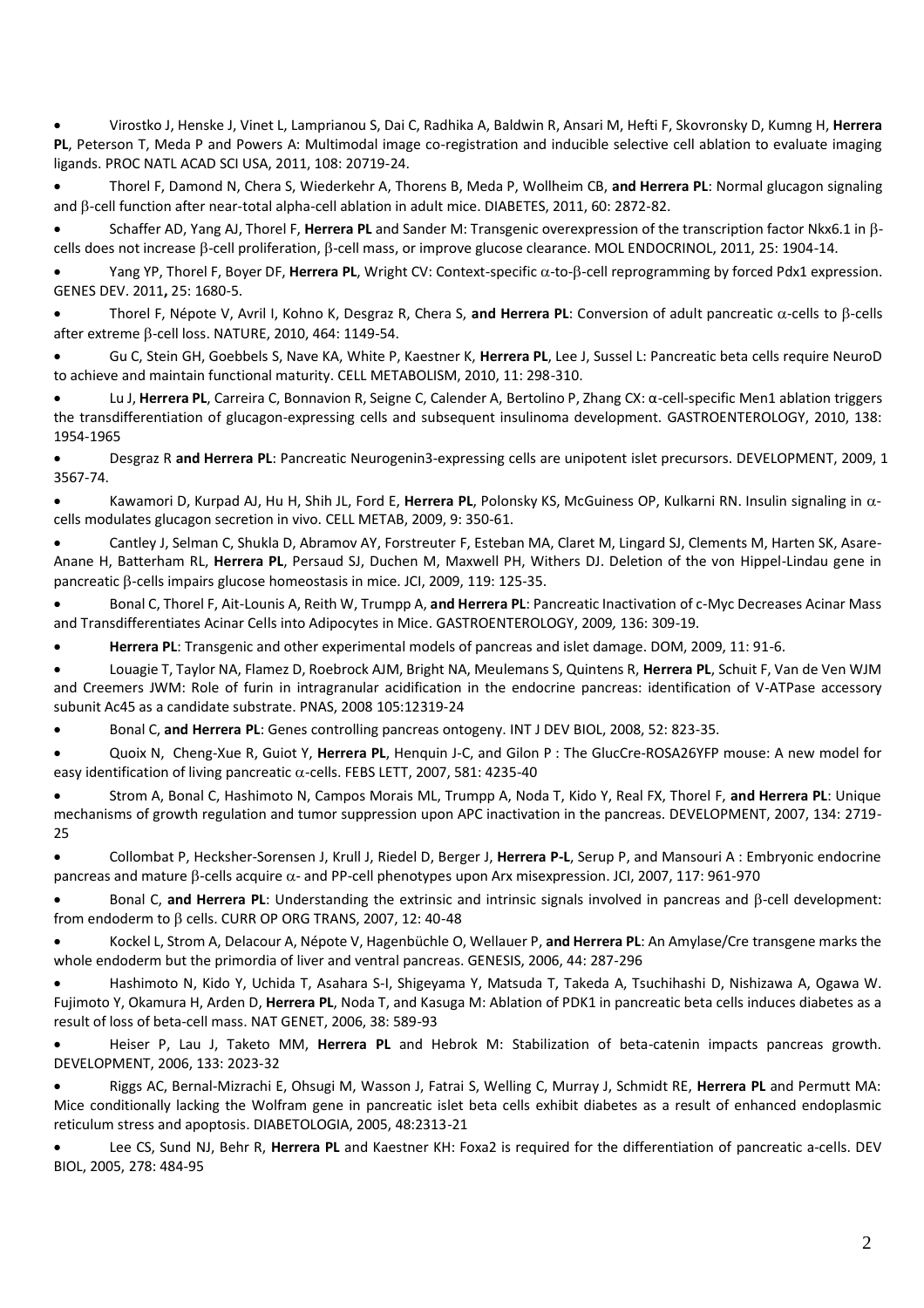• Gésina E, **Herrera PL**, Tronche F, Duchene B, Tales W, Czernichow P, and Bréant B: Dissecting the role of glucocorticoids on pancreas development. DIABETES, 2004, 53:2322-9

• Ashery-Padan R, Zhou X, Marquardt T, **Herrera PL**, Toube L, Berry A, and Gruss P: Conditional inactivation of Pax6 in the pancreas causes early onset of diabetes. DEV BIOL, 2004, 269:479-88

• Delacour A, Népote V, Trumpp A, **and Herrera PL**: Nestin expression in pancreatic exocrine cell lineages. MECH DEV, 2004, 121:3-14

Ishihara H, Maeschler P, Ginovci A, Herrera PL, and Wollheim C.B.: Islet β-cell secretion determines glucagon release from neighbouring  $\alpha$ -cells. NAT CELL BIOL, 2003, 5:330-5

Bertolino P, Tong W-M, Herrera PL, Casse H, Zhang XZ and Wang Z-Q : Pancreatic B-cell-specific ablation of the Multiple Endocrine Neoplasia type 1 (*MEN 1*) gene causes full penetrance of insulinoma development in mice. CANCER RES, 2003, 63:4836- 41

• **Herrera PL**, Népote V, and Delacour A: Pancreatic cell lineage analysis in mice. ENDOCRINE, 2002, 19:267-278

• **Herrera PL**: Defining the cell lineages of the islets of Langerhans using transgenic mice. INT J DEV BIOL, 2002, 46: 97-103

• Wang H, Hagenfeldt-Johansson K, Otten LA, Gauthier B, **Herrera PL**, and Wollheim C.B.: Experimental models of transcription factor-associated maturity-onset diabetes of the young. DIABETES, 2002, 51:S333-S342

• Yang X, Li C, **Herrera PL**, and Deng C-X: Generation of Smad4 conditional knockout mice. GENESIS, 2002, 32: 80-81

• Hagenfeldt K A, Herrera PL, Otten L, Wang H, Gjinovci A, Ishihara H, and Wollheim CB: β-cell-targeted expression of a dominant-negative HNF-1 $\alpha$  induces a MODY3-like phenotype in transgenic mice. ENDOCRINOLOGY, 2001, 142:5311-20

• Charollais A, Gjnovci A, Huarte J, Bauquis J, Nadal A, Martín F, Andreu E, Sánchez-Andrés J, Calabrese A, Bosco D, Soria B, Wollheim CB, **Herrera PL**, and Meda P: Junctional communication of pancreatic B-cells contributes to the control of insulin secretion and glucose tolerance. JCI, 2000, 106:235-243

• **Herrera PL**, Harlan DM, and Vassalli P: A mouse CD8 T cell-mediated acute autoimmune diabetes independent of the perforin and Fas cytotoxic pathways: Possible role of membrane TNF. PNAS, 2000, 97:279-284

• **Herrera P.L**: Adult insulin- and glucagon-producing cells differentiate from two independent cell lineages. DEVELOPMENT, 2000, 127:2317-2322

• Fuhrmann-Benzakein E, García-Gabay I, Pepper MS, Vassalli J-D, **and Herrera**, **P. L. :** Inducible and irreversible control of gene expression using a single transgene. NUCL ACIDS RES, 2000, 28 e99

• Gannon M, **Herrera P L**, and Wright CVE: Mosaic Cre-mediated recombination in pancreas using the PDX-1 enhancer/promoter. GENESIS, 2000, 26:143-144

• **Herrera PL**, Orci L, and Vassalli J-D: Two transgenic approaches to define the cell lineages in endocrine pancreas development. MOL CELL ENDOCRINOL, 1998, 140:45-50

• Sanvito F, Nichols A, **Herrera PL**, Huarte J, Wohlwend A, Vassalli J-D, and Orci L : TGF-1 overexpression in murine pancreas induces chronic pancreatitis and, together with TNF- $\alpha$ , triggers insulin-dependent diabetes. BBRC, 1995, 217:1279-1286

• **Herrera PL**, Huarte J, Zufferey R, Nichols A, Mermillod B, Philippe J, Muniesa P, Sanvito F, Orci L, and Vassalli J-D : Ablation of islet endocrine cells by targeted expression of hormone-promoter-driven toxigenes. PNAS, 1994, 91:12999-13003

Sanvito F, Herrera PL, Huarte J, Nichols A, Montesano R, Orci L, and Vassalli J-D: TGF- $\beta$ 1 influences the relative development of the exocrine and endocrine pancreas in vitro. DEVELOPMENT, 1994, 120:3451-3462

• Ohashi P, Oehen S, Aichele P, Pircher H, Odermatt B, **Herrera PL**, Higuchi Y, Buerki K, Hengartner H, and Zinkernagel R-M: Induction of diabetes is influenced by the infectious virus and local expression of MHC class I and tumor necrosis factor- $\alpha$ . J IMMUNOL, 1993, 150:5185-5194

• Higuchi Y \*, **Herrera PL** \***,** Muniesa P, Huarte J, Belin D, Ohashi P, Aichele P, Orci L, Vassalli J-D, and Vassalli P : Expression of a tumor necrosis factor- $\alpha$  transgene in murine pancreatic  $\beta$ -cells results in severe and permanent insulitis without evolution towards diabetes. J EXP MED, 1992, 176:1719-1731 *(\* Equal authorship).*

• **Herrera PL**, Huarte J, Sanvito F, Meda P, Orci L, and Vassalli J-D: Embryogenesis of the murine endocrine pancreas; early expression of pancreatic polypeptide gene. DEVELOPMENT, 1991, 113:1257-1265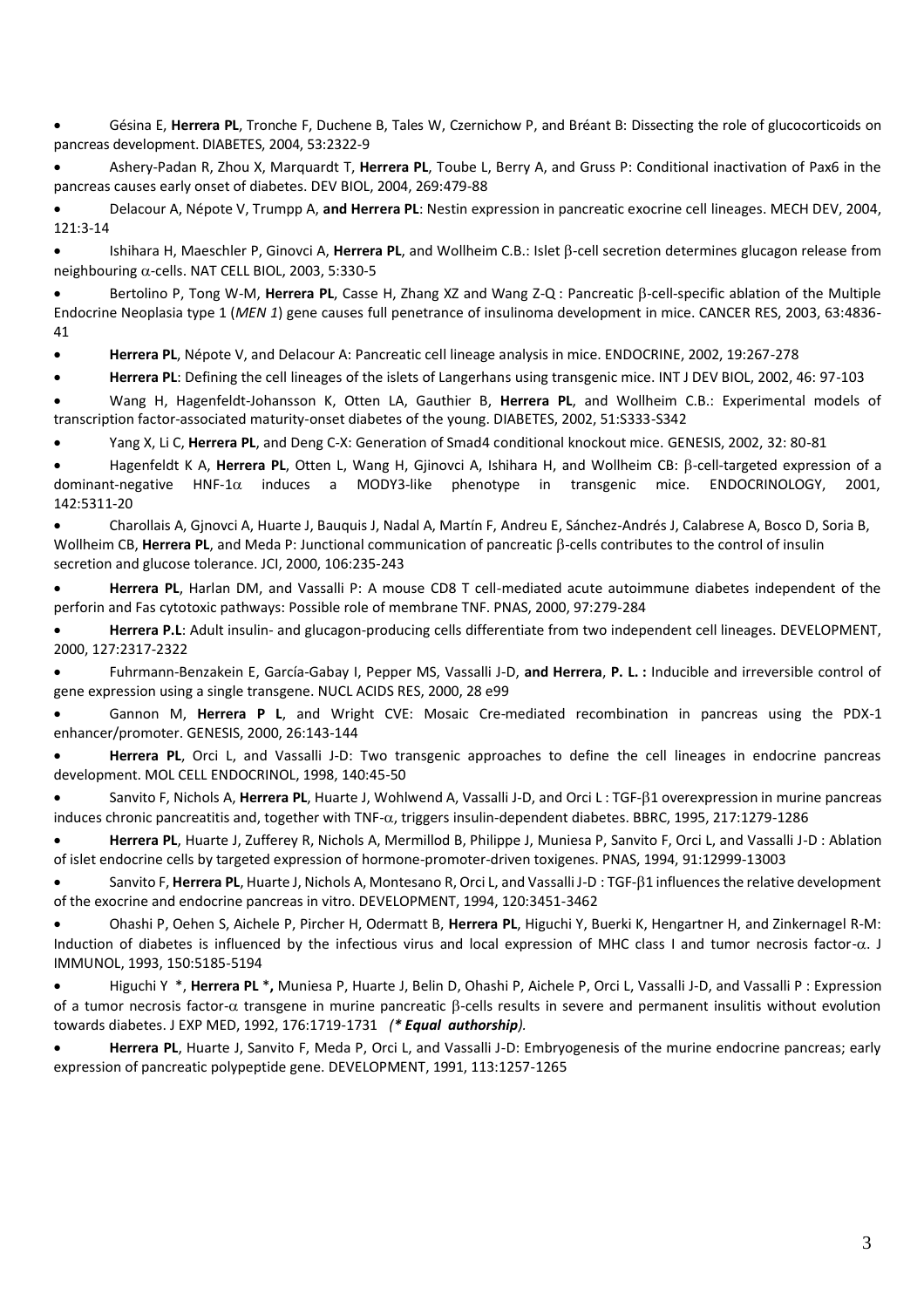*Patents:*

| Transgenic mouse model of inducible<br>JP2007-552814<br>2005-01-<br>Granted<br>Japan<br>partial or total beta-cell ablation; Diabetes<br>US 7642401<br>31<br>USA<br>animal model |
|----------------------------------------------------------------------------------------------------------------------------------------------------------------------------------|
|----------------------------------------------------------------------------------------------------------------------------------------------------------------------------------|

*MTAs (sharing mouse models):* about two hundred (numerous laboratories worldwide have received our transgenic mice; not exhaustive). In addition, I usually share lines of mice without requesting an MTA.

*Licensing transgenic mouse models*: three biotech companies, Genentech, Inc.; Gilead Sciences, Inc.; and NGM Pharmaceuticals, Inc. have licensed transgenic mice produced in my lab (Genentech, 3 lines; Gilead Sciences, 1 line, NGM Pharmaceuticals, 1 line).

*Presentations / conferences (only accepted invitations are indicated below;* see below*):* international scientific symposia, plus invitations in different laboratories.

*Collaborations* (see the list of publications annexed): I have obtained 11 separate service subcontracts with Vanderbilt University for a total of 1,500,000 USD (dates from July 2006 to August 2010); this is within the frame of the Beta Cell Biology Consortium (BCBC) of the NIH/NIDDK. There is a new 5-year subcontract (up to 2020) with the University of Florida, within the frame of the Human Islet Research Network (HIRN), also of the NIH/NIDDK.

# *Education / training:*

Teaching developmental biology and human embryology to pregraduate students  $(1<sup>st</sup>$  year of Medicine) and graduate students  $(1<sup>st</sup>$  year of Ph.D. thesis).

• We collaborate with several national and local organizations to create activities for the public:

• "Science appelle les jeunes/Schweizer Jugend Forscht" (1 collégien is hosted during a week in the lab every year).

• Activities during the 450th anniversary of the University of Geneva (2009).

• Interview at the local radio station (RSI1), émission « Impatiences » of November 8 2010:

[http://medias.rsr.ch/la-1ere/programmes/impatience/2010/impatience\\_20101108\\_standard\\_sequence-](http://medias.rsr.ch/la-1ere/programmes/impatience/2010/impatience_20101108_standard_sequence-1_20101108-1700_c39545e9-85ba-4112-afe2-3b7485d7908f-128k.mp3)[1\\_20101108-1700\\_c39545e9-85ba-4112-afe2-3b7485d7908f-128k.mp3](http://medias.rsr.ch/la-1ere/programmes/impatience/2010/impatience_20101108_standard_sequence-1_20101108-1700_c39545e9-85ba-4112-afe2-3b7485d7908f-128k.mp3)

• Interview at the Swiss television (RSI; "Falò", January 2012):

<http://la1.rsi.ch/falo/welcome.cfm?idg=0&ids=0&idc=42677>

• Interview by the SNF Swiss National Science Foundation (July 2012):

<http://www.nfp63.ch/E/knowledge-transfer-and-communication/interviews/Pages/pedro-herrera.aspx>

- Nature podcast (October 2010)
- Interview at the local TV station (Léman Bleu), téléjournal of April 19, 2016
- Interview at the local radio station RTS (CQFD):

[https://www.rts.ch/play/radio/cqfd/audio/diabete-les-cellules-sont-capables-de-changer-de](https://www.rts.ch/play/radio/cqfd/audio/diabete-les-cellules-sont-capables-de-changer-de-metier?id=10181947)[metier?id=10181947](https://www.rts.ch/play/radio/cqfd/audio/diabete-les-cellules-sont-capables-de-changer-de-metier?id=10181947)

Interview at the radio station "Canal Sur" (Spain)

• In addition, all postdocs and PhD students in my laboratory attend 1 or 2 international scientific meetings every year (BCBC; HIRN; EU-FP6 & 7; EMBO workshops, EASD…).

• Four students obtained a PhD degree, and one a MD degree. Five students obtained a Master degree in the lab. Of my former PhD students, one made a postdoctoral fellowhip at the MIT (with D. Page) and another at Harvard (with D. Melton).

• *Jury of PhD theses for 29 candidates all over Europe; 3 HDR theses; member of several advisory boards and referee for most prestigious scientific journals.*

• As director of the Transgenic Core Facility of the Faculty of Medicine/University of Geneva, I personally encourage students and scientists to participate in the process of generating transgenic mice.

As president of the Animal Ethics Committee of the University, and member of the "Commission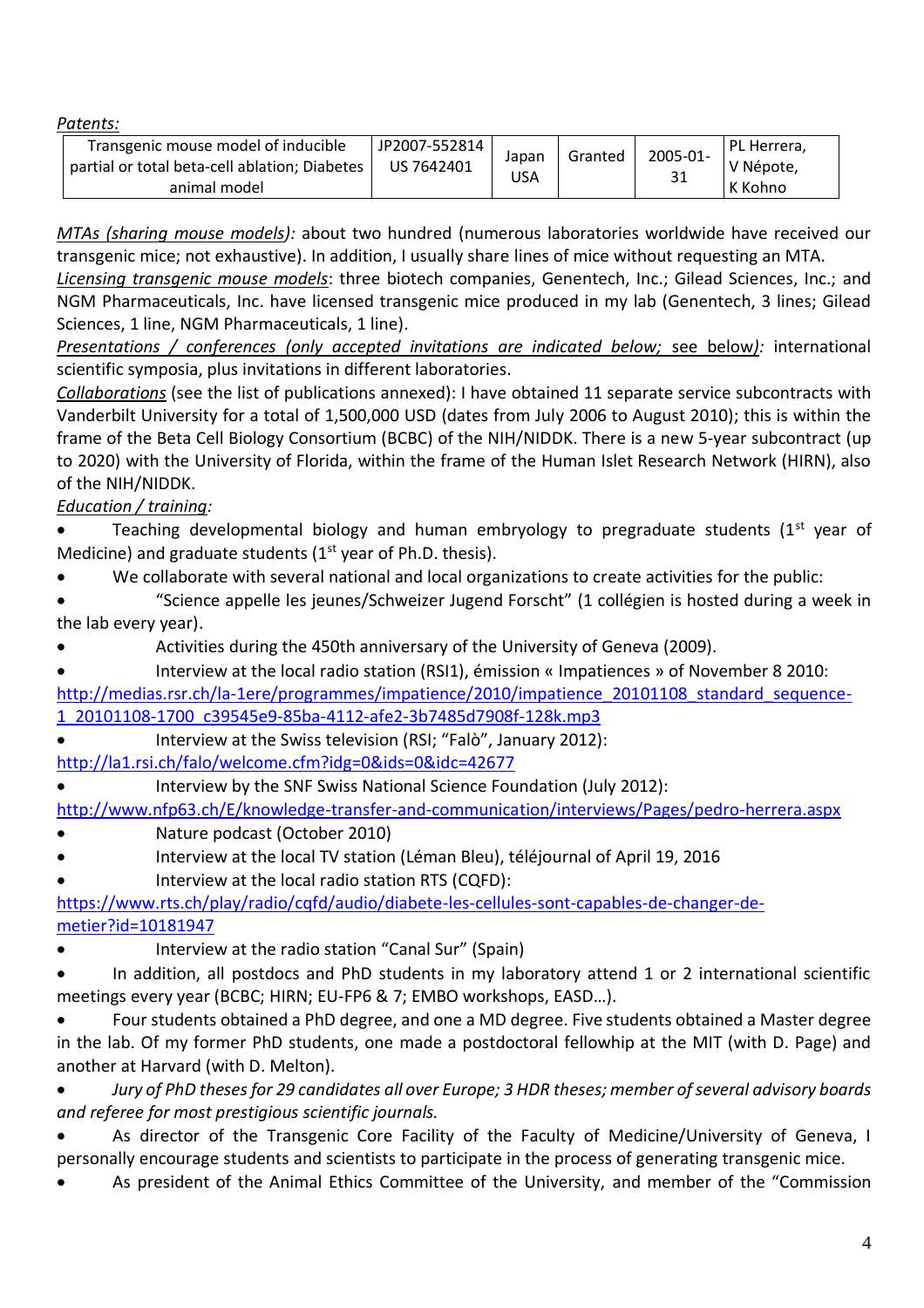cantonale pour les expériences avec les animaux", I make sure that all scientific projects of the University of Geneva that involve animal experimentation follow the guidelines of the Direction Générale de la Santé, and that all scientists involved in such projects have the appropriate curriculum for working with living animals. *Organisation of international meetings*:

• *2006 FEBS/EMBO International Workshop "Programming Pancreatic Beta Cells."* El Perelló (Spain). 30 speakers (all world leaders in the field); 150 participants (October 18-22, 2006)

Co-organizer, with J. Ferrer (Hospital Clinic, Barcelona) and F.X. Real (Universitat Pompeu Fabra, Barcelona).

• *2011 2011 Investigator Retreat of the NIH/NIDDK Beta Cell Biology Consortium.* Washington DC (USA). 29 speakers; ~130 participants (May 11-13, 2011)

Co-organizer, with M. Hebrok (UCSF), L. Sussel (Columbia U), M. Magnusson (Vanderbilt U), and A. Stewart (Pittsburg U).

# **Resource Sharing**

(a) Data Sharing Plan: All data generated from my studies are shared in publications under the general framework provided by NIH guidelines.

(b) Sharing Model Organisms: All resources (mice, cell lines, reagents) generated from my studies are shared with other investigators around the world. I have distributed during the past years several transgenic strains to many laboratories, and to the BCBC's and HIRN's Mouse Collection in particular.

# **Invited Speaker (lectures at scientific symposia; only** *accepted* **invitations are listed)**

- $\bullet$ *st EASD (European Association for the Study of Diabetes) Scientists Training Course* (University of Geneva Medical School), April 1994
- EASD meeting at Stockholm, Sweden, September 1994
- $\bullet$ 3<sup>rd</sup> Workshop on Endocrine Pancreatic Development, Copenhague, Danemark, October 1996
- 4<sup>th</sup> Workshop on Endocrine Pancreatic Development, Uppsala, Sweden, Mai 1998
- 5ème colloque de la SOFTEC, au Collège de France, Paris: Cellules souches et déterminisme cellulaire. June 1999
- WHO Course on Human Reproductive Biology (organized by Aldo Campana, University Hospital of Geneva), September 1999
- IREN Workshop. Reconstructing endocrine pancreas. Genève, March 2000
- Cours romand de perfectionnement en expérimentation animale. Modèles transgéniques en recherche biomédicale. Genève, April 2000
- Société Française d'Endocrinologie (19<sup>e</sup> Congrès), Liège, Belgium, October 2001
- Levine Symposium, City of Hope Natl. Med. Center, Duarte (USA), October 2002
- Islet Development and Stem Cells in Diabetes, Helsinki, April 2003
- 7è Congrès de l'Associacio Catalana de Diabetis, Barcelona, May 2003
- 2<sup>nd</sup> Int. Conference on Molecular and Cell Biological Aspects of Gastroenteropancreatic Neuroendocrine Tumor Diseases, Berlin, June 2003
- Recent Developments in Transgenic Research, Lausanne, June 2003
- 18th International Diabetes Federation Congress, Paris, August 2003
- Pancreatic Development and Its Role in Disease Modeling in Mice, Chicago, September 2003
- Beta Cell Biology Consortium (NIH/NIDDK), Atlanta, October 2003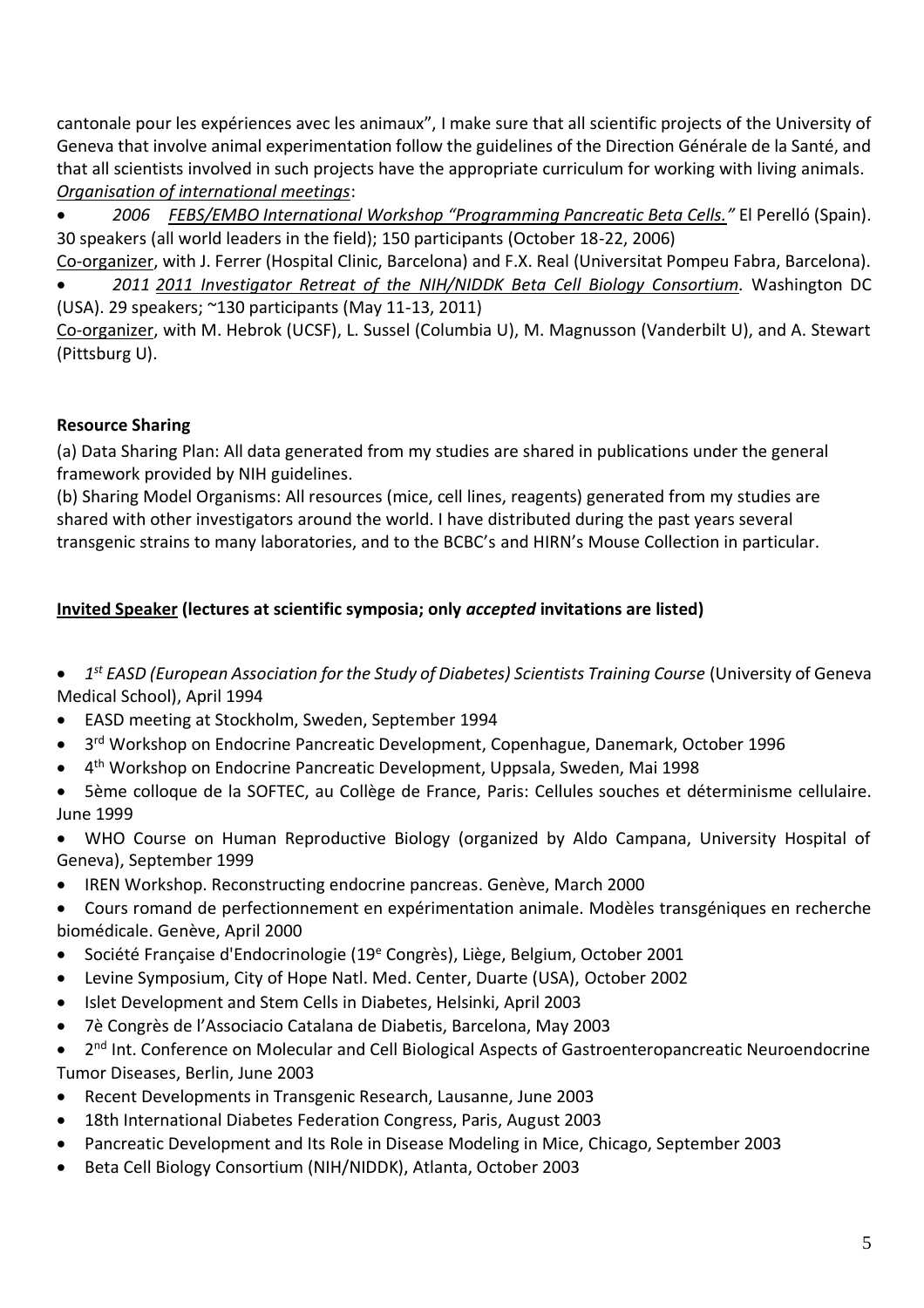- Cell Therapy Course, CSIC, Universidad de Valladolid, November 2003
- 8<sup>th</sup> Congress of the German Endocrinology Society, Dresden, March 2004
- 17° Congreso Soc. Española Diabetes, Valencia, May 2004
- 4<sup>th</sup> Congress of the Spanish Society of Developmental Biology, Santander, September 2004
- Beta Cell Biology Consortium (NIH/NIDDK), Chicago, October 2004

• European Course on the Pathology & Embryology of Genetically Engineered Mice (EUROGEMS), Nantes, May 2005

- Spanish Health Ministry's Diabetes Network, Barcelona, October 2005
- IX Reunión Nacional del Club Español Bilio-Pancreático, Valencia, November 2005
- 1st Beta Cell Therapy Symposium, Brussels, January 2006
- Beta Cell Biology Consortium (NIH/NIDDK), Boston, May 2006
- Diabetes International Conference on Beta Cell Biology, Barcelona, May 2006
- 38<sup>th</sup> meeting of the European Pancreatic Club, Tampere (Finland), June 2006
- $\bullet$ 5<sup>th</sup> Congress of the Spanish Society of Developmental Biology, Alicante, September 2006
- Beta Cell Biology Consortium (NIH/NIDDK), Philadelphia, October 2006

• FEBS/EMBO International Workshop "Programming Pancreatic Beta Cells", El Perelló (Spain), October 2006

- 2<sup>nd</sup> Beta Cell Therapy Symposium, Brussels, January 2007
- VIII Symposium de diabétologie franco-suisse, Chamonix (France), February 2007
- Beta Cell Biology Consortium (NIH/NIDDK), Washington DC, May 2007
- Beta Cell Therapy Training Course on Transdifferentiation, Bath University (UK), June 2007
- Beta Cell Biology Consortium (NIH/NIDDK), NYC, October 2007

• 9<sup>th</sup> Int. Congress of the Immunology of Diabetes Society and American Diabetes Association Research Symposium, Miami, November 2007

- "Pancreatic  $\beta$ -cell: birth, life and death", King's College London School of Medicine (London), December 2007
- Beta Cell Therapy meeting, EU' 6<sup>th</sup> FP, Ringberg's Castle (Rottach-Egern, Germany), December 2007
- Beta Cell Therapy workshop 2008, Brussels, January 2008
- Beta Cell Therapy meeting, EU's 6<sup>th</sup> FP, Hvidore (Denmark), December 2008
- Beta Cell Biology Consortium (NIH/NIDDK), Boston, May 2008
- $\bullet$ 2<sup>nd</sup> Swiss Stem Cells Network meeting, Geneva, February 2009
- EMBO Workshop on Beta Cell Differentiation and Regeneration, Peebles Hydro (Scotland), February 2009
- 10<sup>th</sup> Servier-IGIS Symposium "Maintaining Optimal Beta Cell Mass for Normal Metabolism", St Jean Cap Ferrat (France), March 2009
- 2009 Annual meeting of the Spanish Society for the Study of Diabetes, Tenerife (Spain), April 2009

• Symposium on "Developmental biology from a cell biology and biophysics perspective"; CNIC, Madrid, May 2009

- Beta Cell Biology Consortium (NIH/NIDDK), Washington, May 2009
- EMBO/SNF Symposium on Developmental Systems, Arolla, August 18-22, 2009
- 20th World Diabetes Congress (Int. Diabetes Federation), Montréal, October 2009

• 2<sup>nd</sup> Annual Scientific Symposium of the Penn Institute for Regenerative Medicine, University of Pennsylvania School of Medicine, Philadelphia, January 27, 2010

- Beta Cell Biology Consortium (NIH/NIDDK), Bethesda, February 15-17, 2010
- SNF's NRP63 "Stem cells and Regenerative Medicine", Bern, May18, 2010
- EMBO meeting, Barcelona, September 4-7, 2010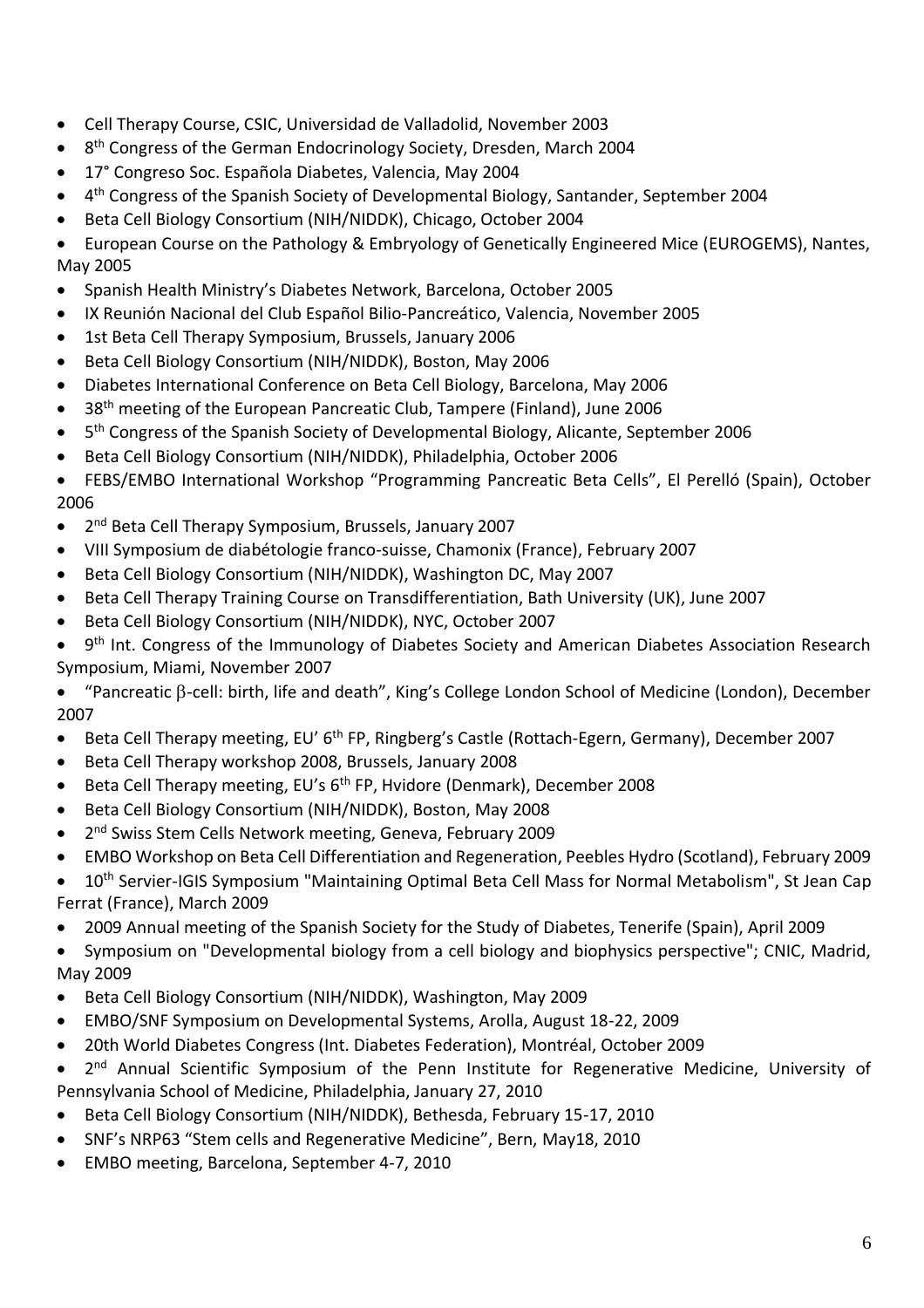- 7<sup>th</sup> NCCR Frontiers-in-Genetics Meeting, Saas-Fee, September 8-10,2010
- Beta Cell Biology Consortium (NIH/NIDDK), Washington DC, October 3-5, 2010
- Insulin Research Forum, Osaka, November 20, 2010
- Insulin Research Forum, Tokyo, November 23, 2010

• 2010 Annual Meeting of the Center for Beta Cell Therapy in Diabetes (EU 7FP), Guest Lecture, Brussels, December 16-18, 2010

- 1<sup>st</sup> AIDPIT/EPITA Joint Winter Symposium, Innsbruck, January 23-25, 2011
- Congrès de la Société Francophone du Diabète: Plenary Lecture, Geneva, March 22-25, 2011
- Beta Cell Biology Consortium (NIH/NIDDK), Washington DC, May 11-13, 2011
- Annual Meeting SNF's NRP63 "Stems cells and Regenerative Medicine", Bern, May 23-24, 2011
- 13th World Congress of the International Pancreas and Islet Transplant Association (IPITA), Prague, June 1-4, 2011
- 6<sup>th</sup> Central European Diabetes Congress/FID, Zurich, June 30-July 2, 2011

• 6<sup>th</sup> Annual Translational Stem Cell Research Conference. The New York Stem Cell Foundation. The Rockefeller University, NYC, October 11-12, 2011

- Programming  $\beta$ -cell development, impairment and regeneration Workshop, LO-Skolen, Helsingor (Denmark), October 23-26, 2011
- Workshop "Liver and pancreas: from development to disease", Baeza (Spain), November 14-16, 2011
- 8<sup>th</sup> Swiss Experimental Surgery Symposium "Animal models for organogenesis", Geneva, January 19-20, 2012

• Royal Society Scientific Seminar on Beta Cell Biology, The Kavli Royal Society International Centre, Buckinghamshire (UK), February 1<sup>st</sup>-2<sup>nd</sup>, 2012

- Swiss Stem Cells Network 8<sup>th</sup> Annual Meeting, Zurich, February 10, 2012
- Beta Cell Biology Consortium (NIH/NIDDK), Washington DC, May 1-4, 2012
- Annual Meeting SNF's NRP63 "Stem cells and Regenerative Medicine", Bern, May 29-30, 2012
- 8<sup>th</sup> NCCR Frontiers-in-Genetics Meeting, Saas-Fee, June 28-29, 2012
- 4<sup>th</sup> International Congress on Stem Cells and Tissue Formation, Dresden, July 18-20, 2012
- Beta Cell Biology Consortium (NIH/NIDDK), Washington DC, October 1-3, 2012
- Beta Cell Workshop 2013, Kyoto (Japan), April 23-6, 2013
- Beta Cell Biology Consortium (NIH/NIDDK), Washington DC, May 7-10, 2013
- EMBO Workshop on Liver and Pancreas Development, Function and Disease, Attica (Greece), May 26-29, 2013.
- 21<sup>st</sup> Jerusalem Summer School in Life Sciences on REGENERATIVE BIOLOGY, Israel, July 21-5, 2013
- 6<sup>th</sup> D-Cure Symposium New Frontiers in Diabetes Research, Herzliya, Israel, November 6, 2013
- Annual meeting FP7-BetaCellTherapy, Brussels, December 12-3, 2013
- Webinar on Beta Cell Regeneration: Novel Sources, sponsored by Mercodia, Feb. 4, 2015
- Islet Study Group & Beta Cell Workshop, Jerusalem, May 3-7, 2015
- 1st Human Islet Research Network (HIRN) Annual Meeting, Washington DC, May 14-15, 2015
- "Islet Cell Plasticity in Diabetes Therapy", Banting & Best Diabetes Centre, Joslin Diabetes Center and University of Copenhagen Joint Conference, Copenhagen, October 8-9, 2015
- 27th Symposium of Molecular Diabetology, Tokyo, December 5, 2015
- Annual Symposium of the Société Suisse d'Endocrinologie et Diabétologie Pédiatriques, Geneva, January 28, 2016
- 8th Annual nPOD Meeting, Miami (USA), February 21-24,2016
- 17th Servier-IGIS Symposium, St. Jean-Cap-Ferrat (France), April 7-10, 2016
- 2nd Human Islet Research Network (HIRN) Meeting, Washington DC, May 24-27, 2016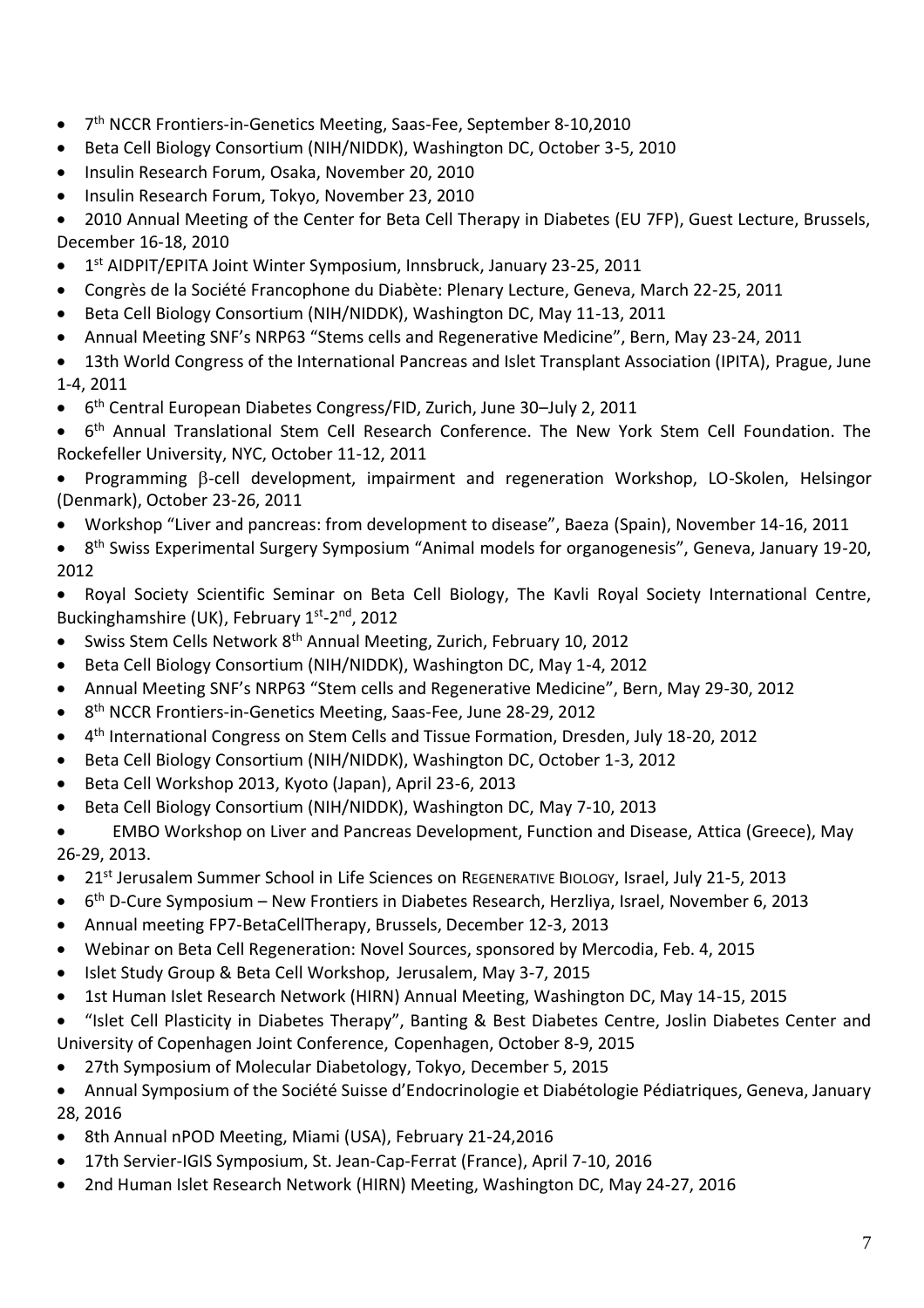- 2nd Novamedica Meeting: Innovation et Diabète, June 2-3, 2016, Montpellier
- 21st EASD-Hagedorn-Oxford Workshop, Oxford (UK), August 5-8, 2016
- 12th Royan International Congress on Stem Cell Biology and Technology, and 17th Congress on Reproductive Biomedicine, Tehran (Iran), August 31-September 2, 2016
- 4th Annual Helmholtz *Nature Medicine* Diabetes Conference, Munich, September 18-20, 2016
- Joint Meeting of the EASD Islet Study Group/Beta Cell Workshop, Dresden, May 7-10, 2017
- Öresund Islet Study Group Workshop on "Islet Cell Plasticity", Copenhagen, June 15, 2017
- 4th UNIGE Diabetes Center Annual Meeting, November 9, 2017, Geneva
- Swiss Society for Endocrinology and Diabetes Annual Meeting, November 16-17, 2017, Bern
- 20<sup>th</sup> Annual Meeting of the Sociedad Catalana de Endocrinología y Nutrición, November 23, 2017, Barcelona

• 16<sup>th</sup> Annual Meeting of the Sociedad de Endocrinología, Nutrición y Diabetes de Madrid, November 24, 2017, Madrid

55<sup>th</sup> Annual EASD Meeting, Sept. 17-20, 2019, Barcelona.

#### **Invited Visiting Speaker (only** *accepted* **invitations are listed)**

- Instituto de Bioingeniería (Bernat Soria), Universidad Miguel Hernández, Alicante, Spain, June 1998
- The Whittier Institute (Alberto Hayek), UCSD, La Jolla, California, March 1999
- "Ontogeny" (D. Melton), Boston, Massachusetts, March 1999
- Max Plank Institute for Biophysical Chemistry (Peter Gruss), Göttingen, Germany, March 1999
- Centre for Human Genetics (J. Creemers), Université de Louvain, Belgium, December 1999
- The Scripps Research Institute (D. Salomon), La Jolla, California, April 2000
- Royal Victoria Hospital (D. Le Roith), McGill University, Montréal, April 2000
- Laboratoire Génétique et Cancer (Z.Q. Wang), CNRS, Université de Lyon, June 2000
- U381 Inserm, Institute of Health and Medical Research (Gérard Gradwohl), Strasbourg (France), December 2002
- Institut de Pharmacologie et Toxicologie (B. Thorens), Université de Lausanne, April 2002
- Diabetes Research and Training Center, Washington University (A. Permutt), St. Louis (USA), October 2002
- St Jude's General Hospital (B. Sosa-Pineda), Memphis (USA), October 2002
- Harvard University (D. Melton), Cambridge (USA), October 2002
- Joslin Diabetes Center (S. Bonner-Weir), Boston (USA), October 2002
- Stanford University (Beckman Center) (S. Kim), Stanford (USA), November 2002
- UCSF (M. Hebrok), San Francisco (USA), November 2002
- Hôpital Robert Debré (B. Bréant), Paris, April 2003
- Diabetes Research Center (D. Pipeleers), Free University of Brussels, June 2003
- Université de Lausanne (W. Wahli), Switzerland, February 2004
- Max Plank Institute for Biophysical Chemistry (A. Mansouri), Göttingen, Germany, November 2004
- Diabetes Research Center (D. Pipeleers), Free University of Brussels, May 2005
- Universidad de la Laguna (C. M. Trujillo), Tenerife, Spain, December 2005
- CABIMER (B. Soria), Sevilla, September 2006
- Imperial College (G. Rutter), London, January 2007
- Universitat Pompeu Fabra, IMIM (FX Real), Barcelona, January 2007